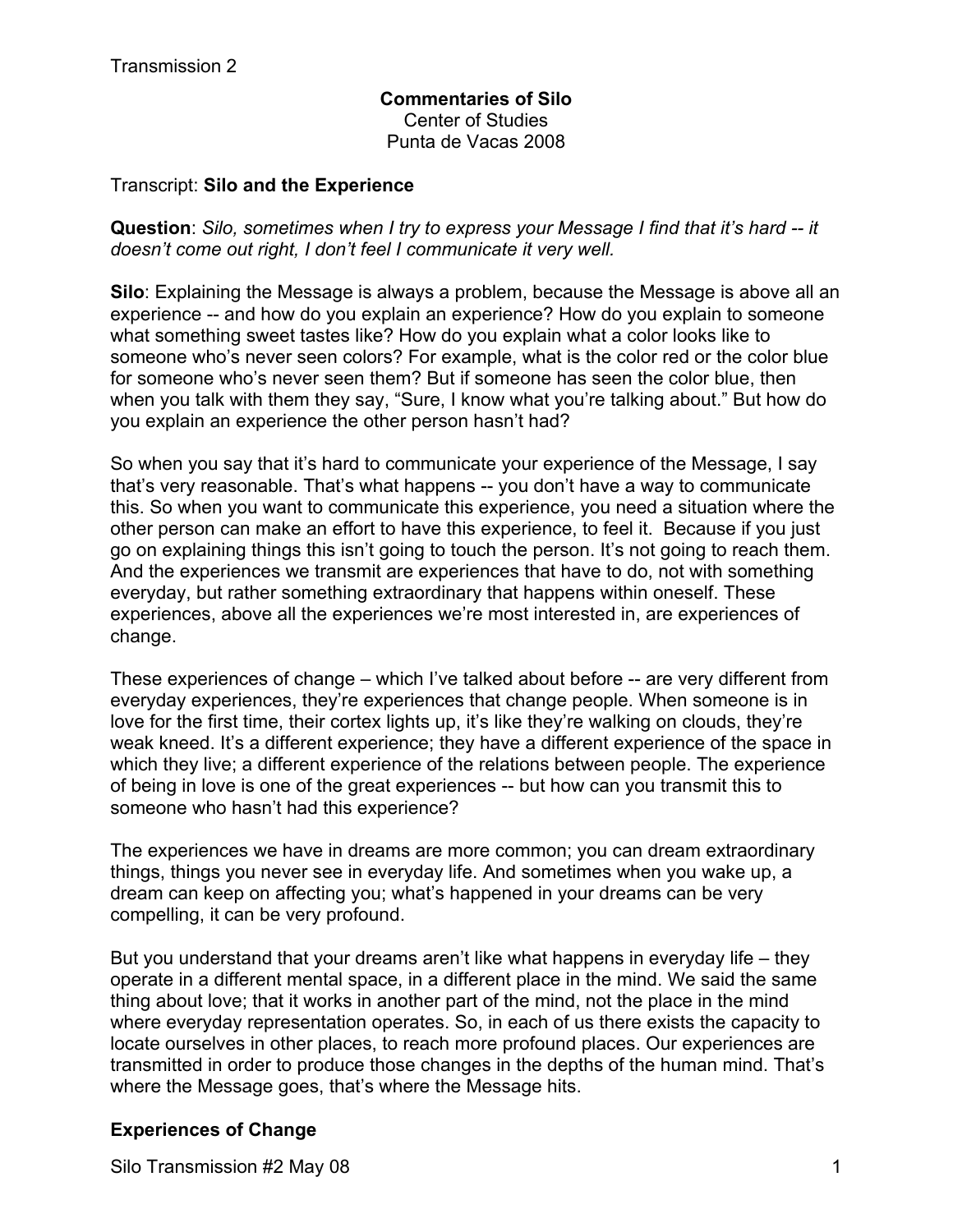How can you experience these things? Well, you can experience them right now. To start with, tell me, in your life you've dreamt—right? You must have had a dream some time in your life. People are familiar with dreams, this state of consciousness different from the one we have in everyday life. Dreams have great importance and can be very powerful, and sometimes they can change your life, isn't that so? And at some point you've been in love, even if only once. This is a type of experience that can change your life. These are experiences that occur in another space, in another level, the experience of love, for example, the experiences of dreams. These are experiences that all of us have had, but which we don't usually take into account, which we usually forget. These experiences are very revealing. They are something we go into deeply. How can you experience these things? Well, you can experience them right now.

# **Immediate Experiences**

At times when we access those experiences we feel as though we're seeing the world for the first time. I've never seen the world in this way—but it only lasts a moment. It lasts a very short while, and later I can't get back to it. At times in the countryside, like here, I see a sunset. And in this sunset I feel like I comprehend everything – for just a moment. This brief moment of understanding everything, linked to the sunset, is for me an experience of change that could be very important, although normally I don't explore its consequences.

Everyone has had experiences of this type, but very few people have gone into them deeply. And that's where we come in—with these experiences that happen in a different mental space, in a different mental situation, in another state of consciousness. Those are the experiences we deal with, and there's a little book called *The Inner Look* that explains quite a bit about those experiences. That is the book we pass along to people, and we say, meditate on this little book; see if this little book resonates with you, with those important things in your life. Because pretty soon the subject will come up that you won't be here forever. You are going to go. We're all going to go. Life ends at some point. How will this movie continue? Are you gone forever, or does something in you continue? You'd like to have some answers to this before leaving—because surely you will leave… but you'd like to have some answers about all this. Well, this little book talks about those things, these experiences that happen in life, with the meaning of life, with what happens after life, what happens with death. All these things interest us, and they interest many other people, too. That's why a lot of people listen to this message. But we don't talk a lot about a theoretical message, a message of ideas, but rather about the affective, the emotional, and the experiential. This is what we work on with people who come to us. So, people come and ask us questions, and we say: let's do an experience, and that's it.

**Question:** In all these years you have expressed your message in various forms…

**Silo:** Through different things, sure.

**Question:** …and there are people who say you're always changing your mind about things… but we, or I, don't get that impression. How do you explain this?

**Silo:** But, do you have the sensation that it's always about the same thing?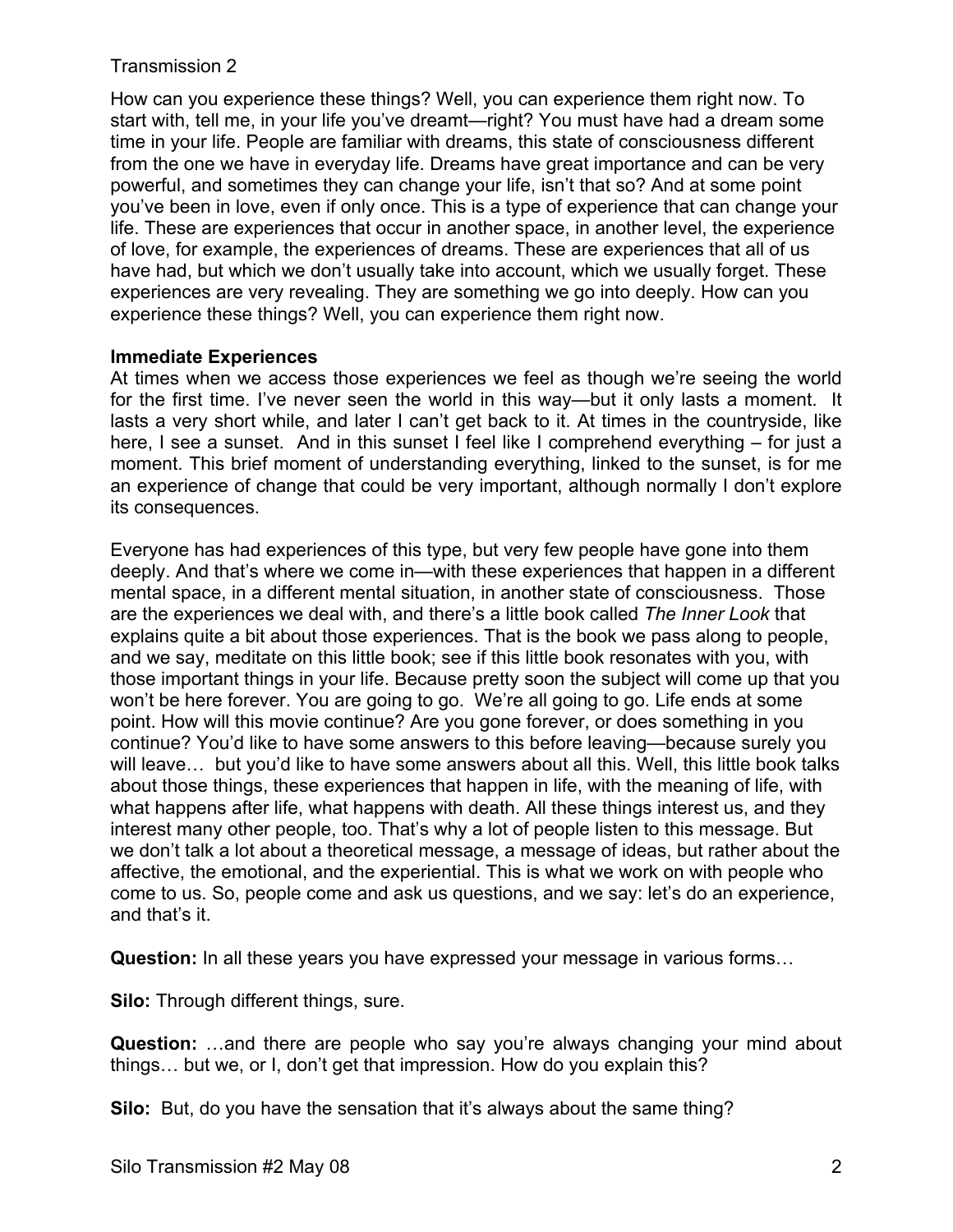**Question:** The same, yes, right from the beginning.

**Silo:** It's as though we talked about translations of the same thing, different translations, different languages, with the same meaning. These various expressions occur because people look at things from different angles, and they ask questions from different angles. And people that ask from a certain angle get an answer corresponding to that angle, different from someone else's. And this can lead to a lot of confusion, where some interpret things one way, and others a different way.

# **Varying Interpretations**

Our minds are so closed that we always believe there is only one valid interpretation. But it turns out that interpretations are diverse because people's points of view are diverse. This is also true of language. It seems that they are different things, but actually in the end they're the same story. They're different translations of that message, they're different translations. You have seen and you have the experience that we are always speaking about the same thing, always speaking of the same thing. Yes, that's how it is.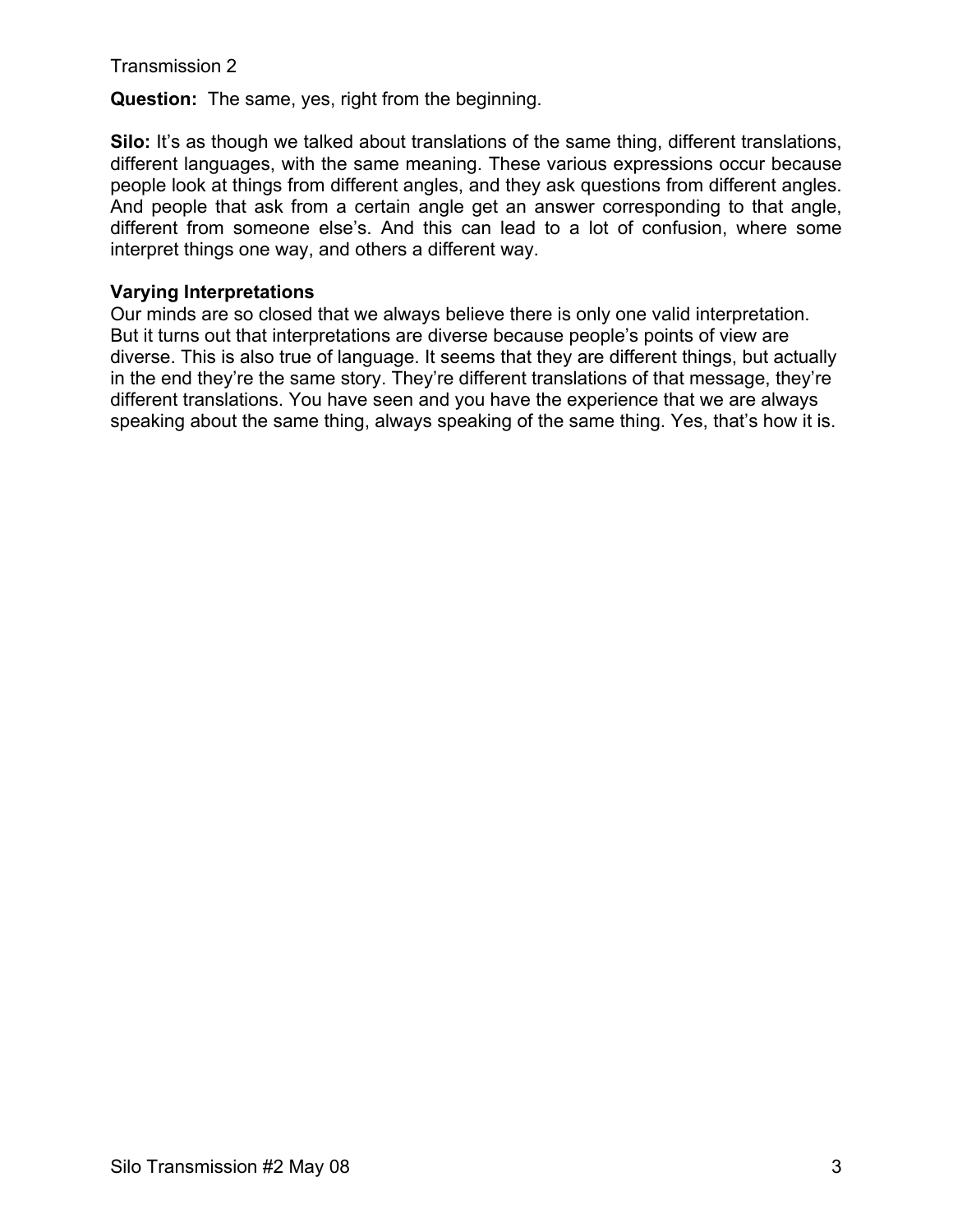**Question:** If you were speaking with someone who had never heard of this message, what would you point to as the central concern?

**Silo:** The central concern is human suffering.

#### **Suffering**

Our central concern, our theme, is suffering. How is it that suffering exists in the human being? How can we overcome suffering? What path leads to more suffering? How can we leave suffering behind and reach somewhere else? That is our theme, the theme of suffering. Suffering is not only pain… physical pain. We make a big distinction between pain and suffering. One can feel pain because of hunger or when one's body hurts, and it is science and justice that can relieve human pain. But human suffering is mental, and this suffering will not be resolved through the development of science or through the development of justice. The human being has to make an effort to enter other regions of the mind. That's our theme, that's one of our themes.

Logically, there are other themes that are closely linked to that of suffering. One is the theme of illusions—the world one imagines, the things one imagines about oneself, and the things one imagines about others. The theme of illusion is key for us, and it's closely linked to suffering. Depending on how one handles one's illusions, suffering will increase or it will decrease.

And finally, there is the theme of beliefs, the things that one believes. What we believe about ourselves, others, the world, about life, about life's duration. When one is in a normal state doing things it is always with the feeling and the belief that one is not going to die. Of course, if you say to someone: "Listen, are you going to die?" they're going to answer, "Of course." But at the bottom they don't believe it.

They say, "Yes, yes, of course, that's right, we're all going to die", but they don't believe it. If in that moment they really felt it, they'd fall down shaking. So then the theme of suffering, the theme of illusion, the theme of finitude, the theme of beliefs—these are the topics that interest us, these are the themes we're involved in.

**Question:** People always see these things in a religious framework; whether you believe in god or not.

**Silo:** Of course, of course, but it turns out that we can't include our themes within the realm of the religious. To be included in that realm we would have to have gods, priests, sacred books. And for us, the gods or god—which would be the same thing—for us that's something unconfirmed, for us it's simply something uncertain…

# **God is Something Uncertain**

... and if you ask me, "Well, but what about you personally—do you believe in god or not?" Personally I have no interest in the issue, because god is not the one who is going to solve the problem of my suffering, god is not the one who is going to solve my problems about the future—not at all. And those who say they have god to solve those problems, those people suffer so much, they have so many problems related to the future, so much insecurity, so many things, that you have to wonder if they themselves do believe in god. So let's put it more simply, let's make it easier: god is something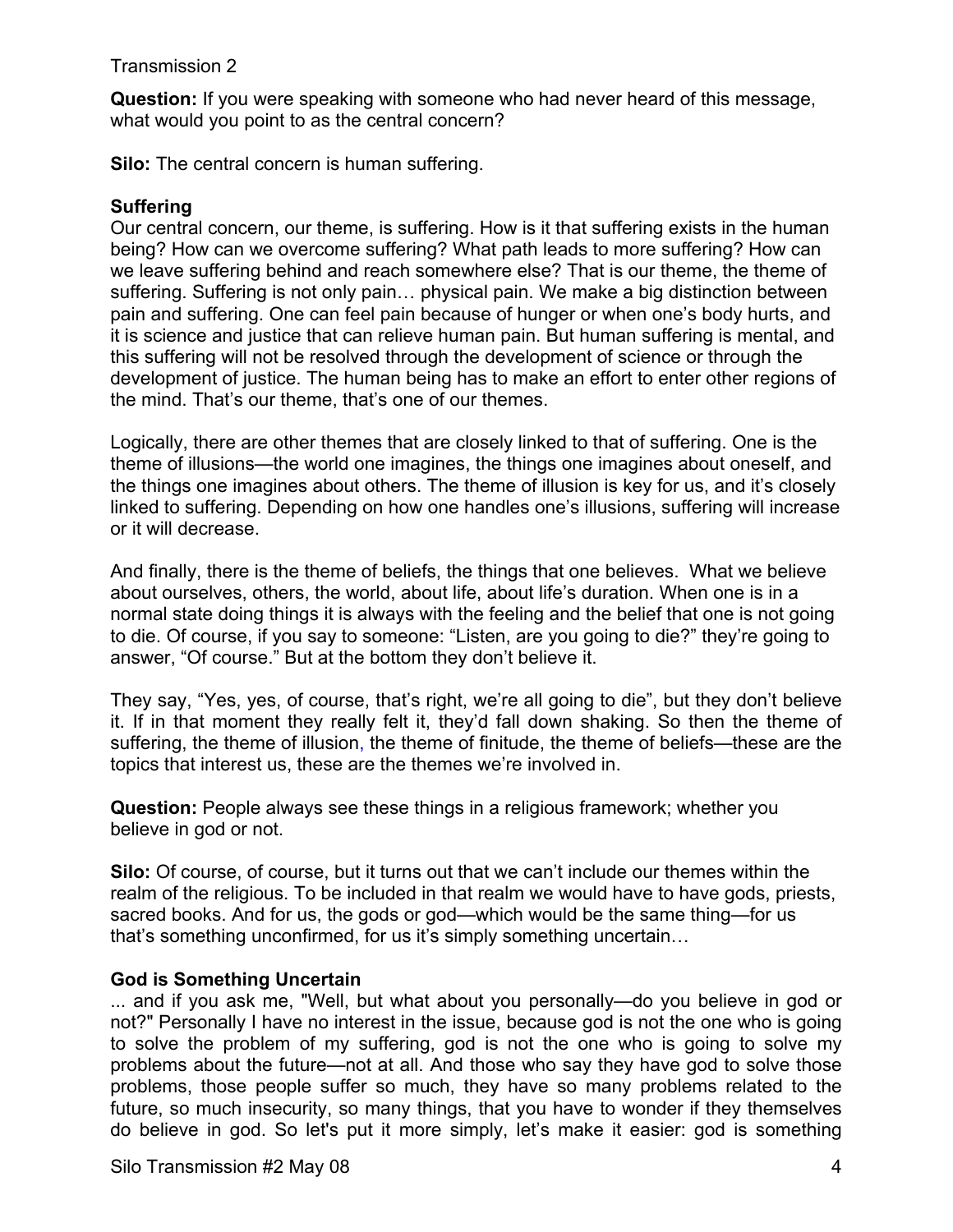uncertain, and with that, from that starting point, you begin with yourself to do things and make changes.

Many people are going to say, "Well, I believe in god" and others will say, "I don't believe in god." And we're going to say, "God is something uncertain." "What do you mean, something uncertain?" "Of course, obviously god is something uncertain. All I have to tell you is that god is uncertain, for god to be something uncertain." "Yes, but I believe," the other guy says. "Sure, you believe, but I tell you it's not certain..." Then the other realizes that this raises the issue of the gods being something uncertain. And if God is something uncertain then there are problems all over the place. If God is something uncertain, then it's even less certain that anyone can use the gods to impose things on others—that's much worse.

**Question**: So then in two steps, one for believers and the other for non-believers. What do you say to the believers, to the ones who believe in god—what do you say to them?

**Silo**: What I say is, fine, believe or don't believe. I think it's very good if you believe, very good if you don't believe—it's the same. But that isn't the theme that will get us out of the world of suffering or create a new kind of human being; it isn't the issue. That's what I tell people who believe. And if someone says they don't believe, fine, then they don't believe. Because the theme is something else, the issue is something else—it's not about whether or not you believe in god. The real issue is how do you solve your existential problems. And it is obvious that believing or not believing in god doesn't solve those existential problems.

We can do an experiment—it's like a recipe, take three spoonfuls of sugar—take a person with a strong belief in god. Ask that person how they've solved the problems in their life, their anxieties, their fears. Then take someone who doesn't believe in god and ask them how they've resolved their issues, their fears, and we will find in both cases—cases that are so different because one believes in god and the other doesn't—we're going to find they're very similar. They have the same anxieties, the same fears, the same desperation about dying. So then we're going to say to ourselves, these issues are very interesting, but they don't get to the point. It's the study of suffering, going deeply into the issue of suffering that gets to the point. That is what is relevant. The point is to understand that beliefs are not what are going to solve our problems. The point is to understand that we live afraid of things; we're full of fears and anguish. That's what seems important to us to emphasize.

**Question**: And what about someone who's never heard about this before? What do you say to that person? How can they begin? How can I begin to overcome my suffering—where do I start, what's the first step?

**Silo**: I don't tell them anything. They're the one who has to come and ask. That's also important.

# **When Asked We Answer**

We don't even have any way to reach people. It's not as if we have mass media. We don't have anything to do with what they say about us in the news media, it's always distorted. So we don't reach people, we are a voice speaking in the wilderness. It's the